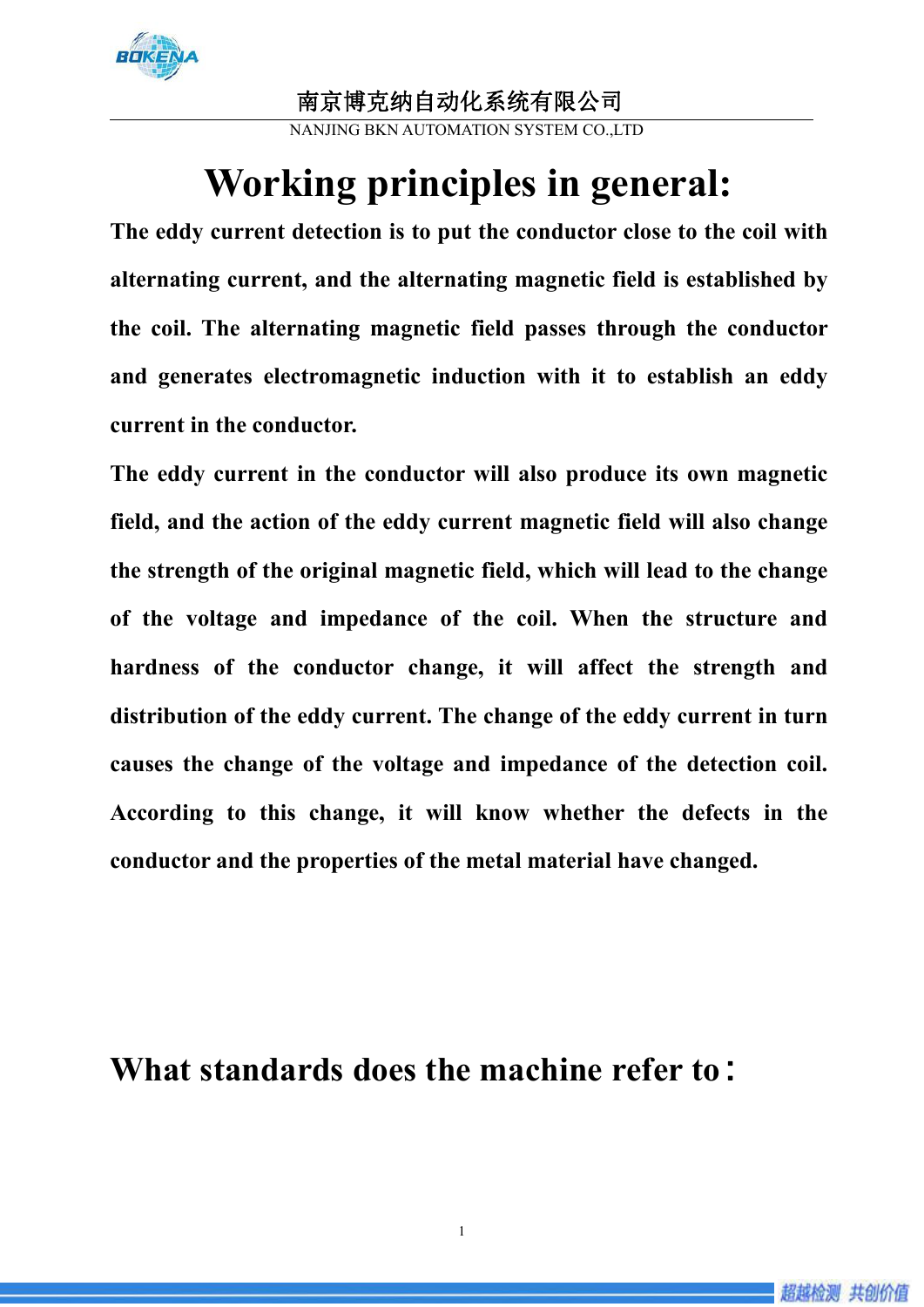

NANJING BKN AUTOMATION SYSTEM CO.,LTD

| <b>EN ISO</b><br>15549                   | Non-destructive testing, general theory of eddy<br>current testing.                                               |  |
|------------------------------------------|-------------------------------------------------------------------------------------------------------------------|--|
| <b>EN ISO</b><br>15548-                  | Nondestructive testing, eddy current testing<br>equipment part 1, instrument characteristics and<br>verification. |  |
| <b>EN ISO</b><br>15548-<br>$\mathcal{P}$ | Nondestructive testing, eddy current testing<br>equipment part 2, probe characteristics and<br>verification.      |  |
| <b>EN ISO</b><br>15548-<br>3             | Nondestructive testing, eddy current testing<br>equipment part 3, system characteristics and<br>verification.     |  |

## **How to verify the machine :**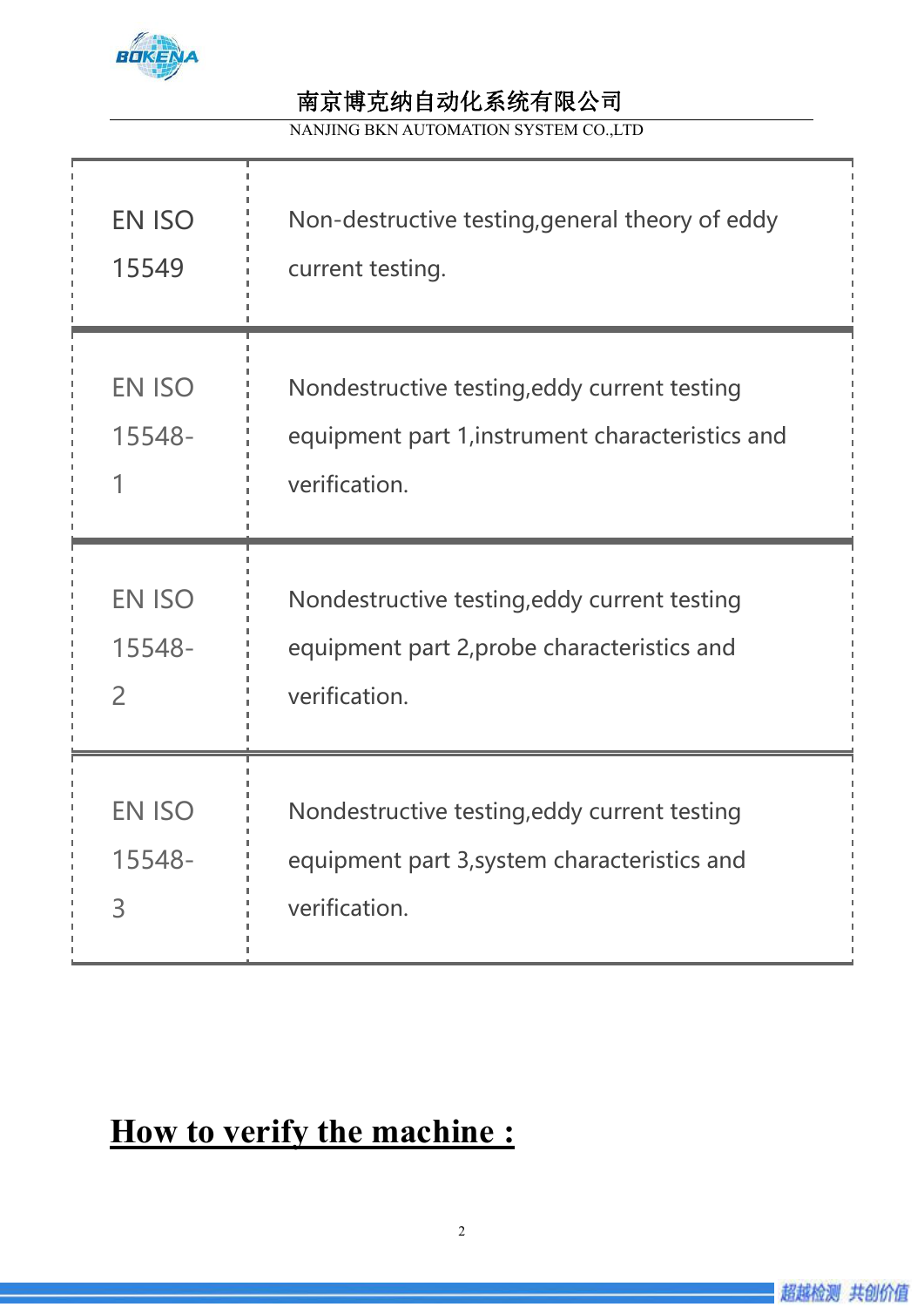

NANJING BKN AUTOMATION SYSTEM CO.,LTD



(1) Put two of the qualified workpieces into two contrast probes (A and B), keep the position consistent, press the center point of balance function, observe whether the red dot figure



is near the center.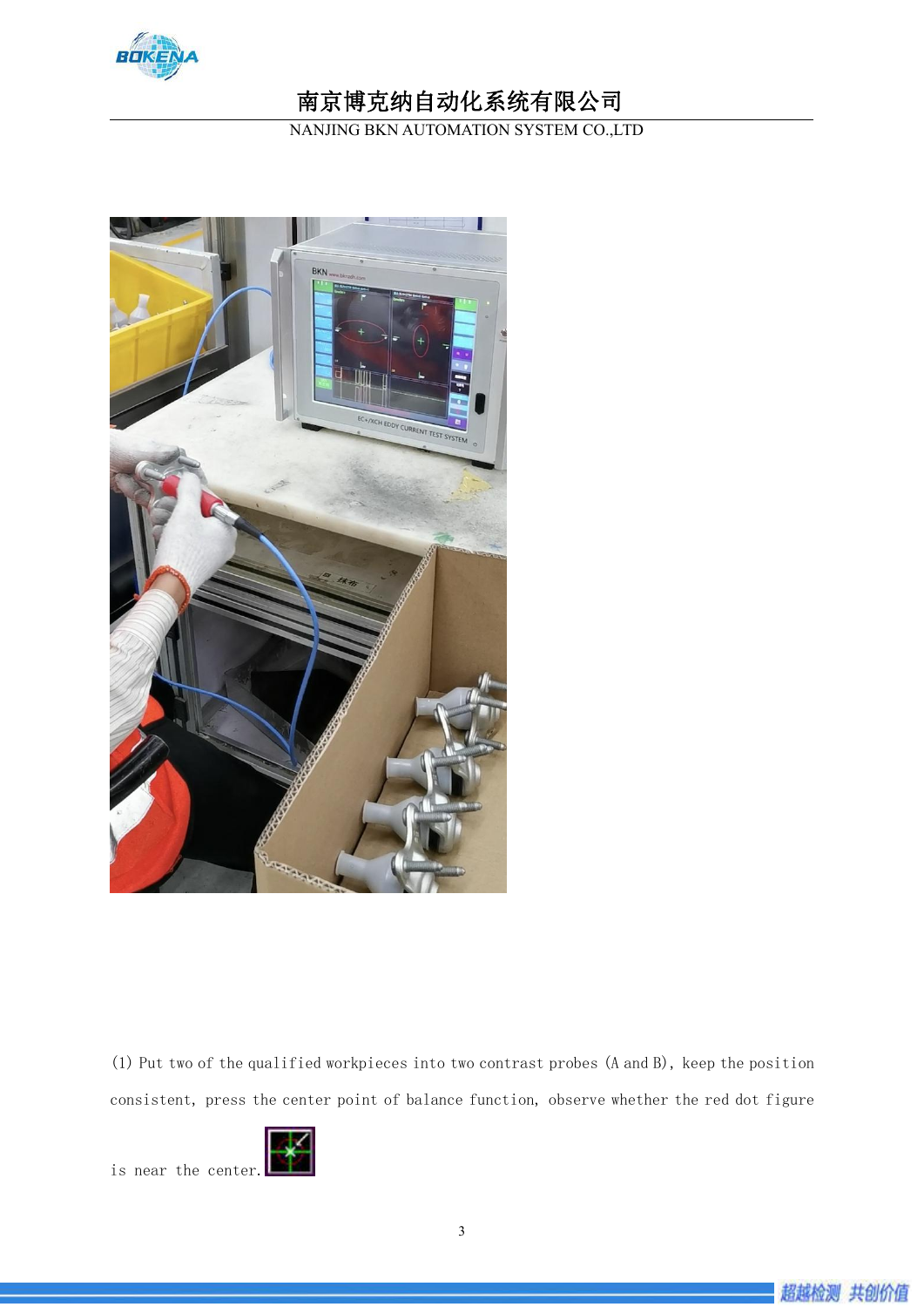

NANJING BKN AUTOMATION SYSTEM CO.,LTD

(1)A probe and the workpiece in the probe as a contrast reference, place one side. Put the workpiece in B probe on one side for inspection and use.

(2) Take out the sample in the B probe, put into other qualified workpiece, observe the red dot figure in the interface, can save the figure in the interface according to the calibration, at this time observe the graphic distribution of qualified workpiece to adjust the range of alarm area as follows:



 $(3)$  At this time put unqualified workpiece, observe the distribution of red dot figure, adjust the alarm area range again (the figure of qualified workpiece is within the alarm range, the figure of unqualified workpiece is outside the alarm range, at the same time ensure that the difference between qualified and unqualified figure is large) as shown below.